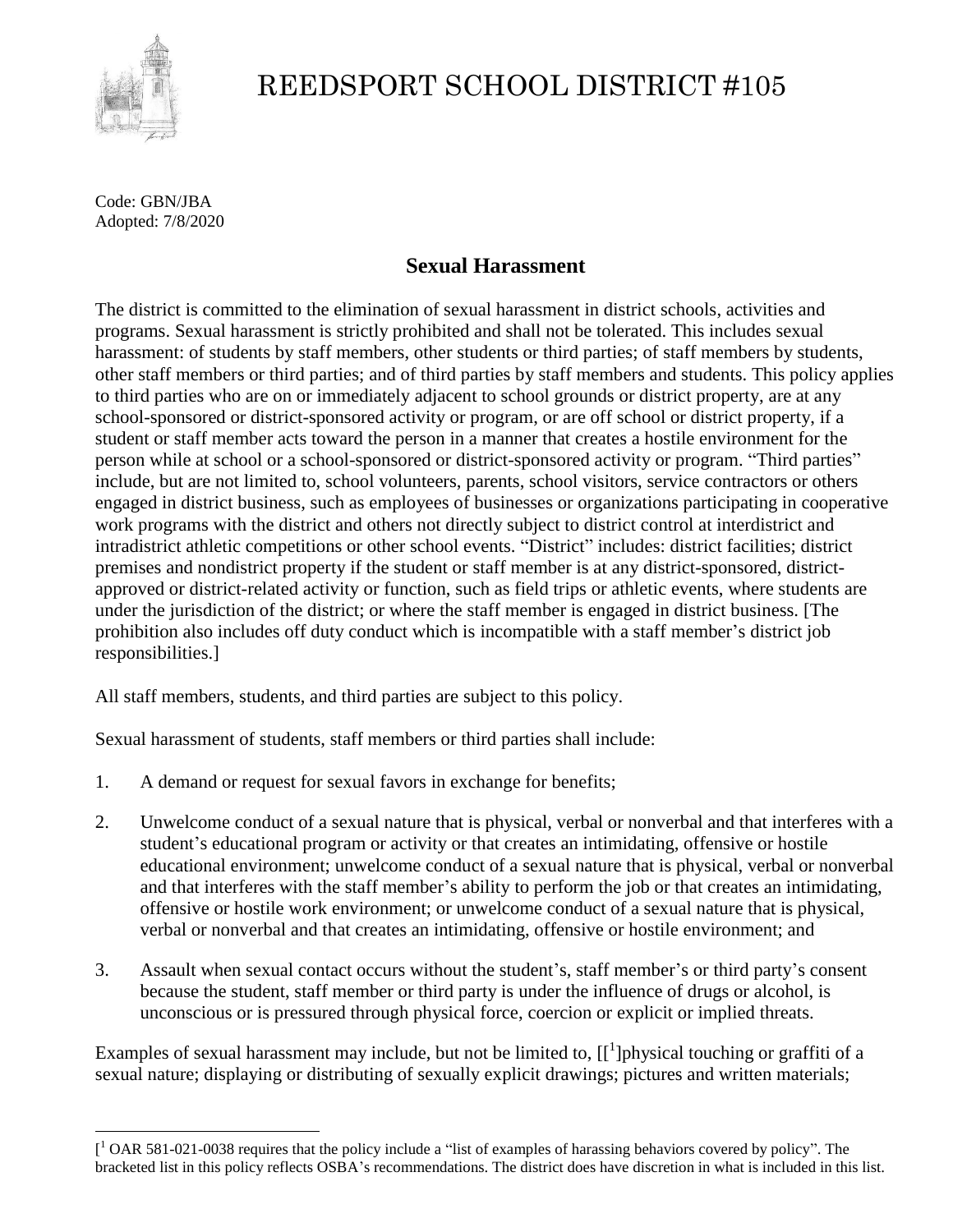sexual gestures or obscene jokes; touching oneself sexually or talking about one's sexuality in front of others; or spreading rumors about or rating other students or others as to appearance, sexual activity or performance].

All complaints or reports about behavior that may violate this policy shall be promptly investigated.

Any staff member who becomes aware of behavior that may violate this policy shall [immediately] report to a district official so that the district official (and the reporting staff member when the victim of the harassment is a student or third party) may coordinate efforts to take any action necessary to ensure the:

- 1. Student is protected and to promote a nonhostile learning environment;
- 2. Staff member is protected and to promote a nonhostile work environment; or
- 3. Third party who is subjected to the behavior is protected and to promote a nonhostile environment.

This includes providing resources for support measures to the student, staff member or third party who was subjected to the behavior and taking any actions that are necessary to remove potential future impact on the student, staff member or third party, but are not retaliatory against the student, staff member or third party being harassed or the staff member who reported to the district official.

Any student or staff member who feels they are a victim of sexual harassment are encouraged to [immediately] report their concerns to district officials, this includes officials such as the principal, compliance officer or superintendent. Students may also report concerns to a teacher, counselor or school nurse, who will promptly notify the appropriate district official.

Upon receipt of a complaint from a student or the student's parents, a staff member or a third party alleging behavior that may violate this policy, the district shall provide written notice as required by Oregon Revised Statute (ORS) 342.704(5) to the complainant.

The person who initiated the complaint and if applicable the student's parents or person's parents shall be notified when the investigation is initiated and concluded and as to whether a violation of this policy was found to have occurred to the extent allowable under state and federal student confidentiality laws.

The initiation of a complaint, and the participation in an investigation, in good faith about behavior that may violate this policy may not adversely affect the educational assignments or any terms or conditions of employment or of work or educational environment of the person who initiated the complaint or who participates in the investigation. There shall be no retaliation by the district against any person who, in good faith, reports, files a complaint or otherwise participates in an investigation or inquiry of sexual harassment.

It is the intent of the Board that appropriate corrective action will be taken by the district to stop the sexual harassment, prevent its recurrence and address negative consequences. Students in violation of this policy shall be subject to discipline up to and including expulsion and/or counseling or sexual harassment awareness training, as appropriate. The age and maturity of the student(s) involved and other relevant factors will be considered in determining appropriate action. Staff members in violation of this policy shall

 $\overline{a}$ If you are listing behaviors not reflected in our recommendations, please make sure that you have your list reviewed by your school district's legal counsel.]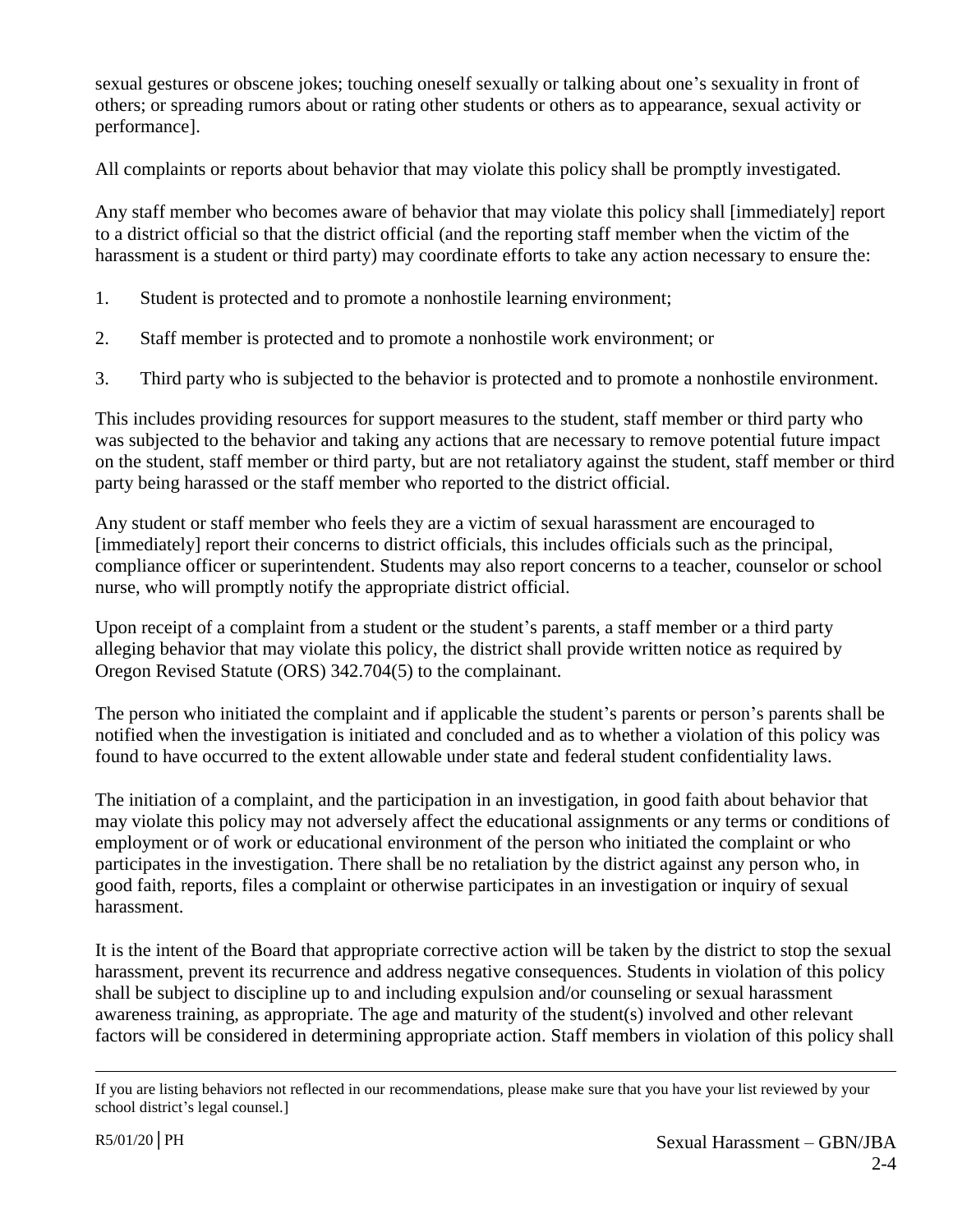be subject to discipline, up to and including dismissal and/or additional sexual harassment awareness training, as appropriate. Other individuals whose behavior is found to be in violation of this policy shall be subject to appropriate sanctions as determined and imposed by the superintendent or the Board. Additionally, the district may report individuals in violation of this policy to law enforcement officials. Licensed staff, staff registered with the Teacher Standards and Practices Commission (TSPC) and those participating in practicum programs, as specified by Oregon Administrative Rules, shall be reported to TSPC.

The superintendent shall ensure appropriate periodic sexual harassment awareness training or information is provided to all supervisors, staff members and students and that annually, the name and position of district officials responsible for accepting and managing sexual harassment complaints, business phone numbers, addresses or other necessary contact information is readily available. This policy as well as the complaint procedure will be made available upon request to all students, parents of students, staff members and third parties, posted on the district's website and published in student/parent and staff handbooks. The district's policy shall be posted on a sign in  $2$ [all grade 6 through 12 schools] [all schools]. Posted signs shall be at least 8-1/2 inches by 11 inches in size.

The superintendent will establish a process of reporting incidents of sexual harassment.

END OF POLICY

**Legal Reference(s):**

 $\overline{a}$ 

 $\int_{0}^{2}$  Posting in "in grade 6 through 12 schools" is the minimum requirement per ORS 342.700.]